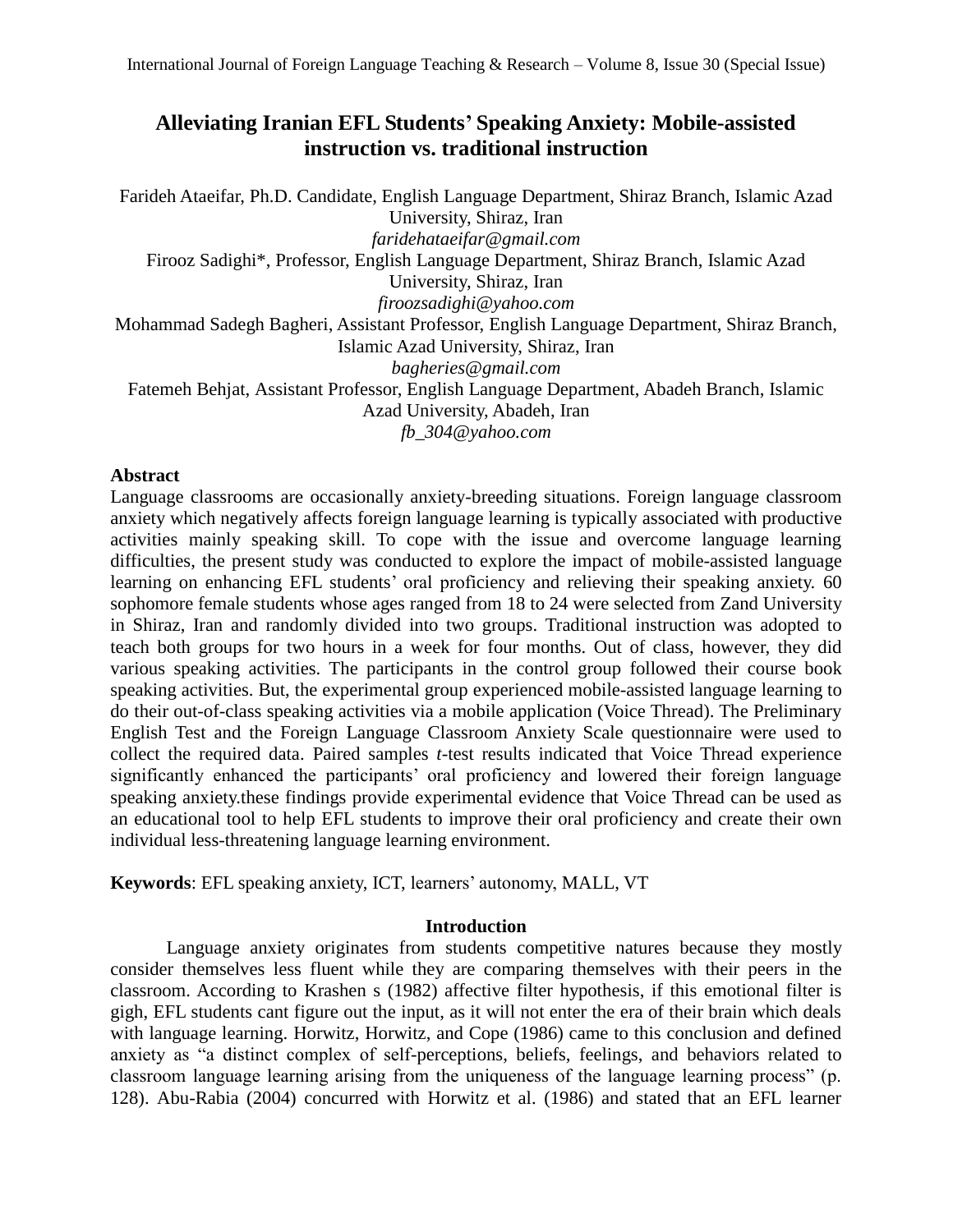experiencing foreign language anxiety is "a student who appeared worried, physically insecure, and unable to engage in situational learning" (p. 712). Safari Moghaddam and Ghafournia (2019) also distinguished anxiety as the most important factor which negatively affects foreign language learning. They detected a negative correlation between students' performances in EFL classrooms and their levels of anxiety and concluded that language classrooms are occasionally very anxiety-breeding situations, particularly when students are required to speak in front of their teachers and classmates. Other researchers also verified that foreign language classroom anxiety (FLCA) is one of the most important barriers learners have to prevail in language classes (Dewaele & MacIntyre, 2014; Fariadian, Azizifar, & Gowhary, 2014).

 Dewaele and MacIntyre (2014) argued that FLCA is typically associated with productive activities mainly speaking skill while EFL learners feel fear of being evaluated negatively by their teachers and classmates. They added receptive skills (reading and listening) provide learners with the opportunity to ponder and correct themselves, while speaking skill requires high level of attentiveness in a time frame, which can't be controlled by learners.

 In the same vein, Fariadian, Azizifar, and Gowhary (2014) conducted a case study on Iranian students and concluded that the participants' pronunciation errors and consequently their levels of anxiety were increased when they were asked to speak spontaneously in front of their teacher and classmates. They argued that the main reason for students' anxiety in the classroom was their apprehension of making pronunciation mistakes and being laughed at by their peers. The participants reported they felt too anxious and nervous to cooperate with their classmates and teachers, and they were not able to focus on speaking activities attentively. To prevail their speaking anxiety, they tried to remember their speech by rehearsing it, which brought about more pressure and anxiety.

To cope with the issues and overcome language learning difficulties, Kompan, Edirisingha, Canaleta, Alsina, and Monguet (2019) asserted that EFL instructors and students explore new methods to integrate technological tools, into language teaching/learning. Therefore, they will be able to improve instructors' teaching quality and learners interaction in the classroom. As concluded by Kolomieets and Guryeyeva (2018), how to utilize technology in EFL learning classes is still unanswered question. With regard to wide-ranging ICTs which can be utilized in EFL teaching/learning challengies. Likewise, Ravenscroft, Warburton, Hatzipangos, and Canole (2012) recommended that the new utilization of these tools require further investigation since if they are not inspected closely and thoroughly, EFL instructors might wrongly suggest solutions which do not correspond to students' learning issues.

Recently, the issue of FLCA has been investigated by many scholars( Delmas, 2017; Dugarsyrenova & Sardegna, 2017; Ebadi & Asakereh, 2018). Similar to the above studies, the current research is another attempt to investigate the actual source of FLCA and then to alleviate it by the integration of technology. This research intended to be more comprehensive in nature, as it tries to detect the most producing FLCA situations; concentrating on the real source of FLCA, which could affect the improvement of foreign language learning.

The results of this research could be significantly interesting to EFL teachers/learners, since FLCA can negatively affect EFL learning, learners performances, and consequently their achievement . moreover, this research is significant with respect to its implication for EFL education. The investigation of the integration of technology to alleviate FLCA originating from communicating in the foreign language will make EFL educators more onsightful to the issue of FLCA and will assist them to create less-threatening ecducational envirenments for their students.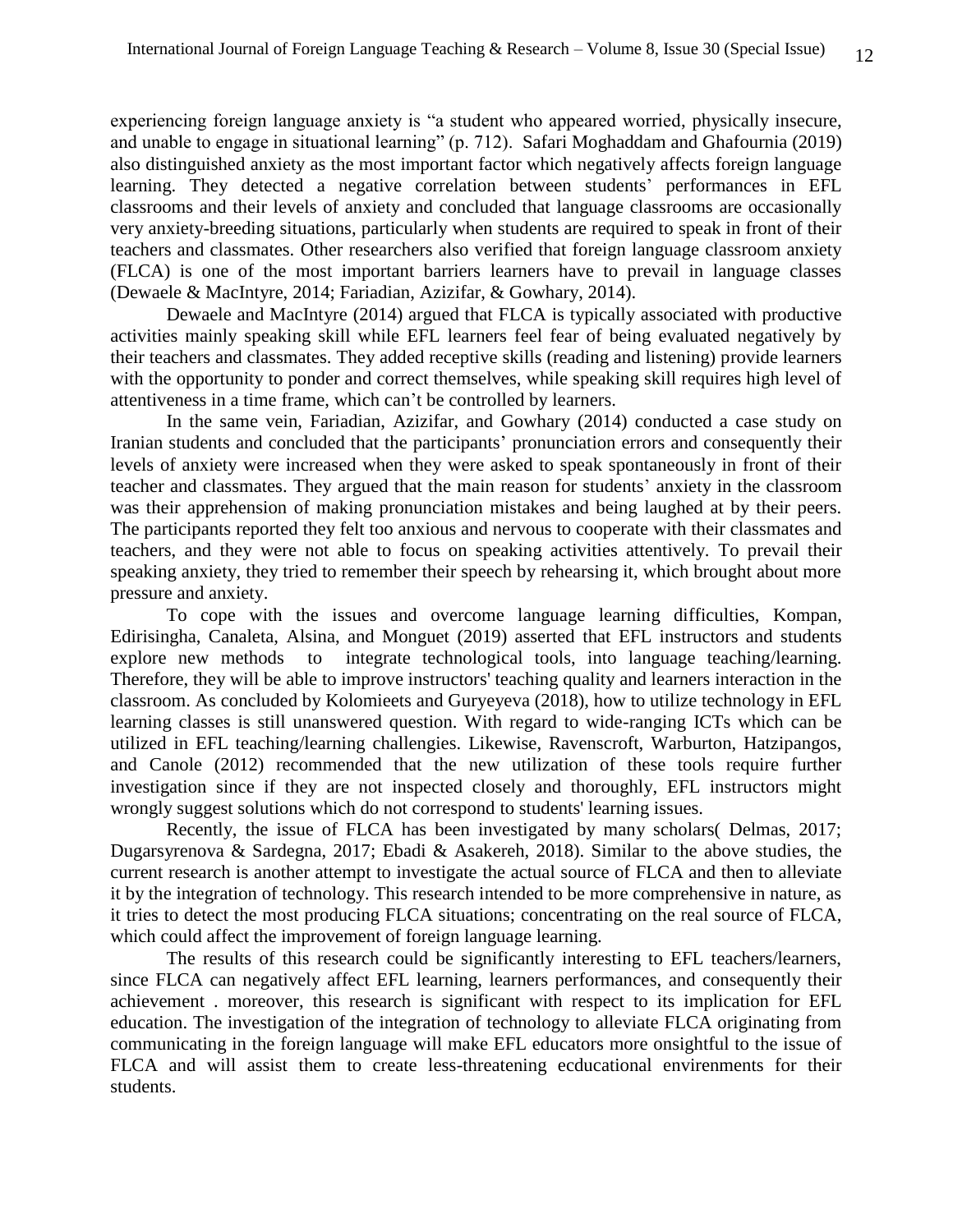#### **Research Question**

Q1. Is there a significant difference between the oral proficiency of Iranian demale EFL students who use Voice Thread and the oral proficiency of those who use traditional face-to-face instruction?

Q2. Are the anxiety levels of Iranian female EFL students using Voice Thread statistically different from the anxiety levels of those studying English in a traditional environment?

#### **Review of literature**

Innovative technology-assisted environments are changing the ways both EFL instructors and learners choose in learning procedure( Apson, Sisan & Tungkunanan,2019). Technology enhanced educational settings have the potential to create the less producing FLCA environment in which EFL learning will be enjoyable for both instructors and learners (Pufahl  $\&$ Rhodes,2011).Considering the devastating impacts of anxiety on EFL learning, many researchers tried to find efficient solutions to help learners to overcome their ELCA. Pufahl and Rhodes (2011) proposed that information and communication technology (ICT) could help teachers to provide much less-threatening EFL environments by lowering students anxiety. Howerver, they argued that more research is required to find out how to apply synchronous ans asynchronous technologies in educational environments, as " there is a lack of empirical findings that demonstrate precisely how technology can enhance foreign language learning'(p.275).

The findings obtained from the studies in which the researchers employed ICTs (McIntosh, Braul, & Choe, 2003; Poza,2005) revealed that learners felt more confident while they were speaking in technology-assisted environments. Along the same vein, Richards (2014) figured out that the integration of mobile applications helps students to come up with new ideas ro solve their language learning problems such as anxiety and stress. Due to its specific features, amomg all competing mobile applications, Richards (2014) introduced Voice Thread (VT) as a helpful educational tool which enables students to practice what they have acquired in the classroom. VT is a free-to-use Web 2.0 technology which allows language students to communicate with their teachers and peers by recording their voices and posting the recordings to them. VT allows language learners to post English comments around images, video clips, sound clips, and questions posted by language teachers.

Dugartsyrenova and Sardegna (2017) corroborated Richards (2014) and reported that VT provided language students with additional time and materials to scheme their learning processes autonomously . paticipants detected that distinctive characteristics of VT which gave them the opportunity to record their voice messages and play them back helped them to enhance their oral proficiency, improve reflection procedure, develop self-evaluation, increase creativity, and experience less foreign language speaking anxiety (FLSA). But, they did not appreciate VT as a good substitute for face-to-face interaction.

Delmas (2017) discovered FLCA was impeding 39 U.S. adult learners' language learning. Although exsisting research demonstrated the positive effects of VT, Ebadi and Asakereh (2018) argued that the application was not helpful. They conducted a study on Iranian EFL students and distinguished that although the participants who practiced speaking activities on VT appreciated the experience, they could not master the students who practiced the same activities in a traditional context. They reasoned that since the majority of Iranian EFL students use mobile applications for non-educational purpose, using mobile phones in language classes distracts their attention, detains communication, and consequently obstructs language learning.

In spite of these criticisms, in an EFL context such as iran, students have to cope with many challengies while they are acquiring English skills, particularly speaking skill, because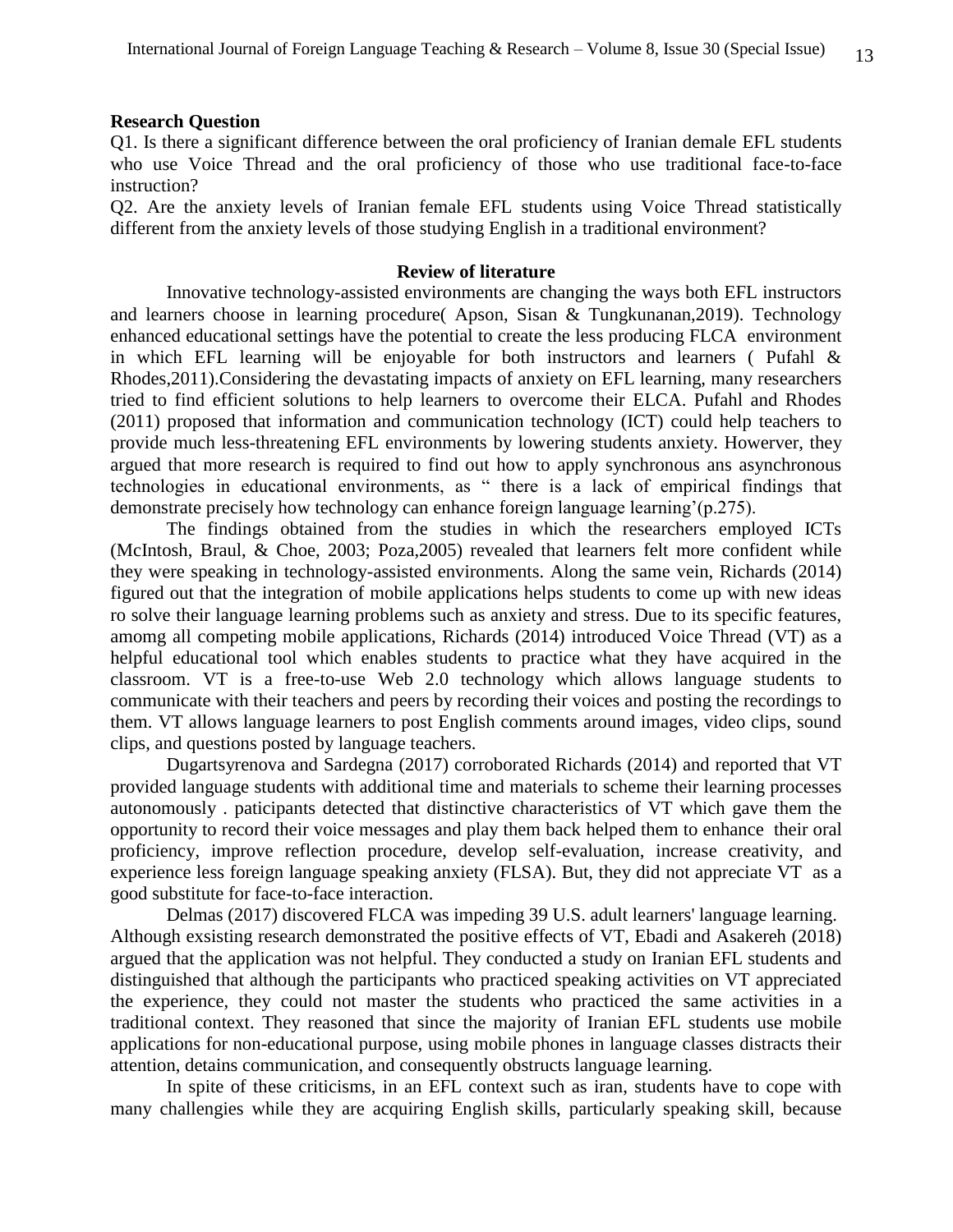authentic materials and native speakers of English are hardly accessible. On the other hand, EFL teachers who intend to provide effective classroom lessons encounter many barriers such as students' apprehension and anxiety. As a result, both EFL instructors and learners are dissatisfied with the clear gap existing between language learners' present speaking abilities and the desired ones.

# **Methodology**

#### **Design**

This quantitative study was designed as an experimental one in order to collect numerical data to answer the previously mentioned research questions. This experimental research used objective measurments to study the effect off applying mobile-assisted instruction on enhancing participants oral profiency and alleviating their speaking anxiety. Experimental studies give researchers the opportunity to have high level of control over the study variables. They also bring about specific conclusions and duplicable results (Dornyei,2007).

### **Participants**

Since the participants were supposed to be at the same level of proficiency, the teacher employed random sampling to select 60 sophomore female students who were majoring in English teaching and translation at Zand University in Shiraz, Iran. They were between the ages of 19 and 25 and their native language was Persian. Before starting the treatment, the speaking paper of the Preliminary English Test (PET) which was prepared by Cambridge English Language Assessment was given to all the participants.

The PET includes three parts: Introduction, photo description, and topic discussion. For the test, in thr classroom, the teacher examined participants one by one for about 12-15 minutes and recorded their audio responses.

The results of the PET ensured the teacher that they were at the same level of oral proficiency  $(0.36 > 0.05)$ . Then, the teacher randomly divided them into two experimental and control groups. There were 30 students in each group. The teacher was an English instructor at the university, she taught the students in both experimental and control groups, and she distributed the FLCAS questionnaire to the experimental group.

### **Training Program**

 In the first two weeks of the 2018-2019 fall academic year, the teacher conducted a training program to train the participants in the experimental group. First, she introduced them VT and the way they could use it. During four sessions, students watched some introductory videos- <http://voicethread.com/share/409> and [https://youtu.be/2jVW-aAyGPE-](https://youtu.be/2jVW-aAyGPE) to learn how to download VT, create their own accounts, record their voice messages, and finally share their recordings.

### **Instruments**

To collect the required data in order to answer tge research questions, two instruments were used. Two parallel forms of speaking papers of the PET which were prepared by Cambridge ENGlish Language Assesment . these tests assessted the students oral proficiency before and after the treatment. The PET was selected because of three advantages : first, two parallel versions were readily available.

Second, the PET assessment scale was well-defined and accessible, which made the examiner less biased and more objective. Third, Cambridge assessments are all provided based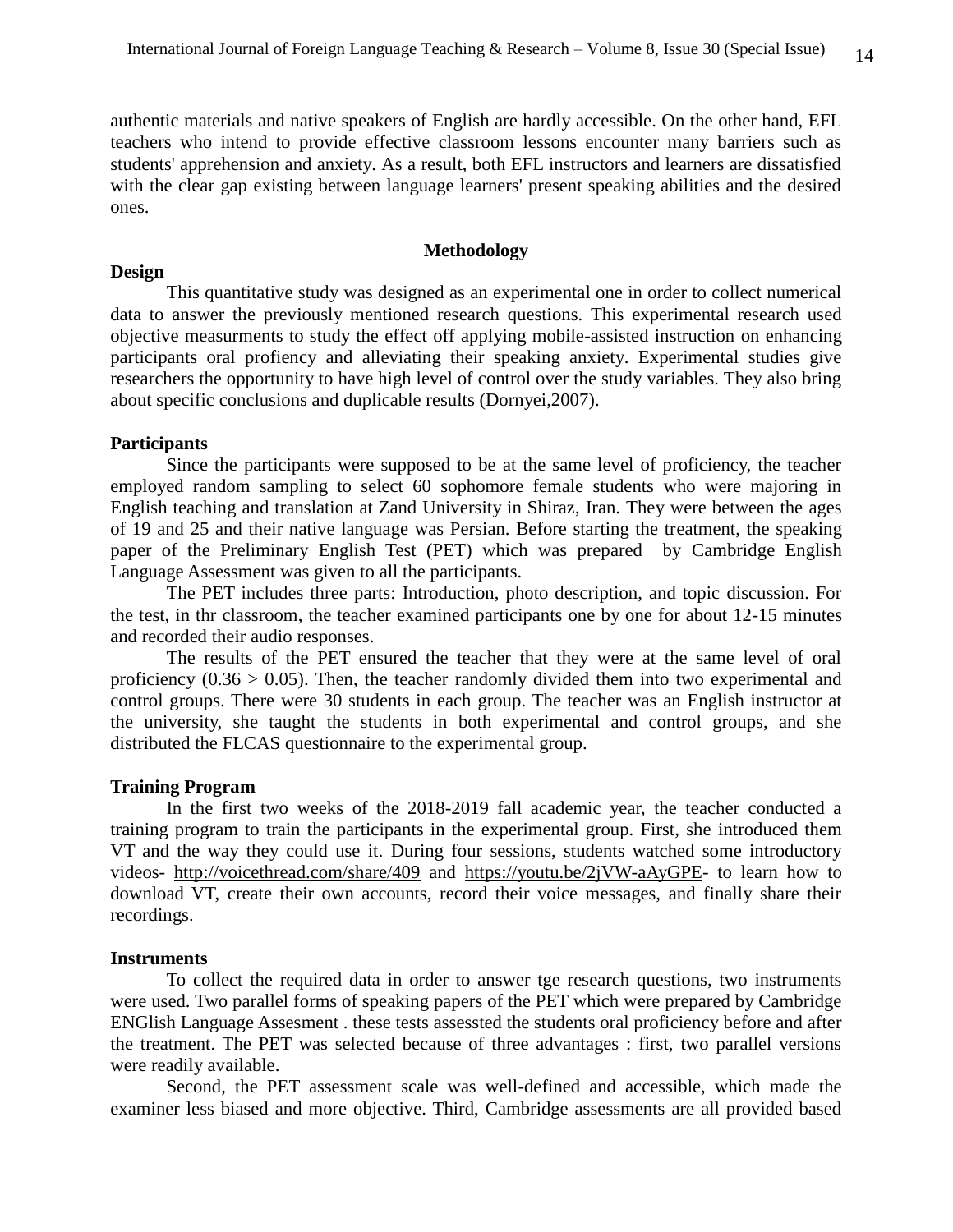on reliability, validity, practicality. For this research, the PET was piloted on a similar group of sophomore female students (n=20) other than those participating in the study. The PET was given to them twice over a period of two weeks. A test-retest reliability of  $0.84$  ( $p < .05$ ) indicated good reliability.The PET also content validated by a panel of three EFL experts.

To compare the FLCA of the participants in the experimental group before and after the treatment, the Foreign Language Classroom Anxiety Scale (FLCAS) questionnaire consisting of 33 questions was distributed. Initially, Horwitz et al. (1986) used the questionnaire to investigate 108 university students' anxiety levels and the researchers reported a test-retest reliability of 0.83  $(p < .01)$  over a period of eight weeks. For this study, the FLCAS questionnaire was piloted on a similar group of sophomore female students (*n*= 18) other than those who participated in the study. The Cronbach's alpha was 0.76, which indicated highly acceptable reliability.

To find out the validity of the FLCAS questionnaire, the researcher asked three experts to read the questions, determine if the items were relevant to the research questions, and write their comments on the items. Their comments assisted her to remove, reword, and reconstruct some of the questions.

### **Data collection procedures**

First, the teacher randomly sampled 60participants from sophomore female students who were studying English teaching and translation at Zand University of Shiraz, Iran. The pre-test (i.e., the speaking paper of the PET) was given to the participants to figure out whether they were at the same level of oral proficiency before conducting the treatment.in the classroom, the teacher examined all 60 participants one for about 12-15 minutes and recorded their audio responses. First, she asled them to introduce themselves and speak about their family and general interest. Then, she gave them two photos of Toronto ana Paris ans asked them to describe the photos. As the last part of the test, she asked them to choose the city which they like to visit.

After, she randomly dicided the participants into two experimental and control groups. Traditional instruction was adopted to teach both groups in the classroom for two hours per week in four months. Out of class, the participants in the control group followed their course book (*ACT Series*) speaking activities presented for each topic. The same topic from *ACT Series* book was selected for the experimental group.

According to the selected topic, she posted some images, sound clips, and video clips to the participants accounts on VT. On VT, the students downloaded her posted messages, and recorded their English comments on them . later, they posted their voice recordings to their teacher. Figure 1 illustrates the screen shot of a sample of experimental group interaction on VT.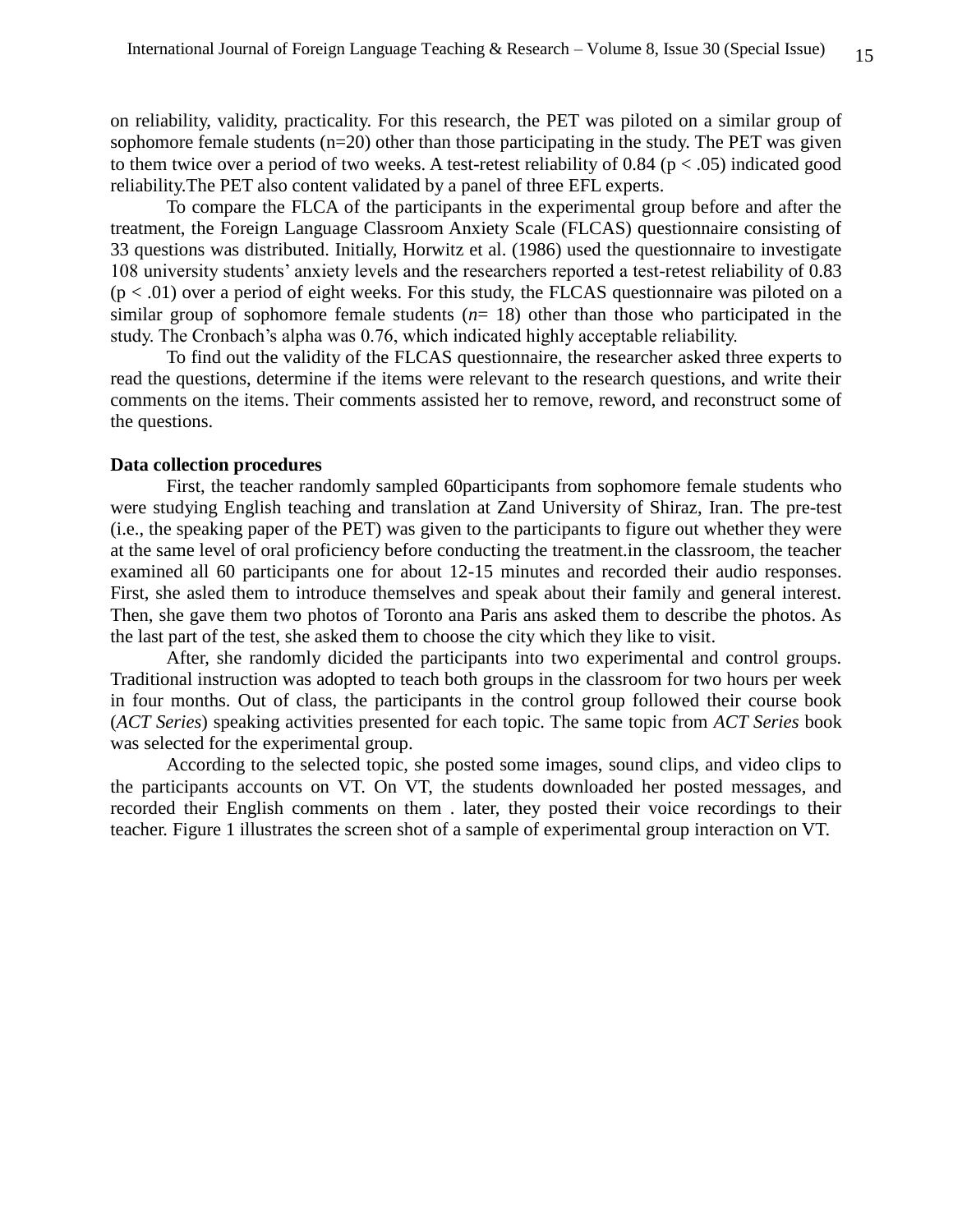

**Figure 1.** *The screen shot of a Sample of Experimental group interaction on VT*

Next, the teacher listened to their voice recordings and sent her own comments about them on VT. After listening to the teacher's comments, the students recorded new versions of their voice recordings. Next session, in class, the teacher asked all the students in both groups to make a short presentation of their out-of-class speaking activities. Using strategies such as giving an example and rephrasing, she provided effective feedback to all students in both experimental and control groups. Figure 2 illustrates the cycle of their language learning.



**Figure 2.** *Participants' Language Learning Cycle*

 To explore the effect of the treatment which took four months, the parallel form of the speaking test of the PET (post-test) was given to the participant of both groups. The post-test was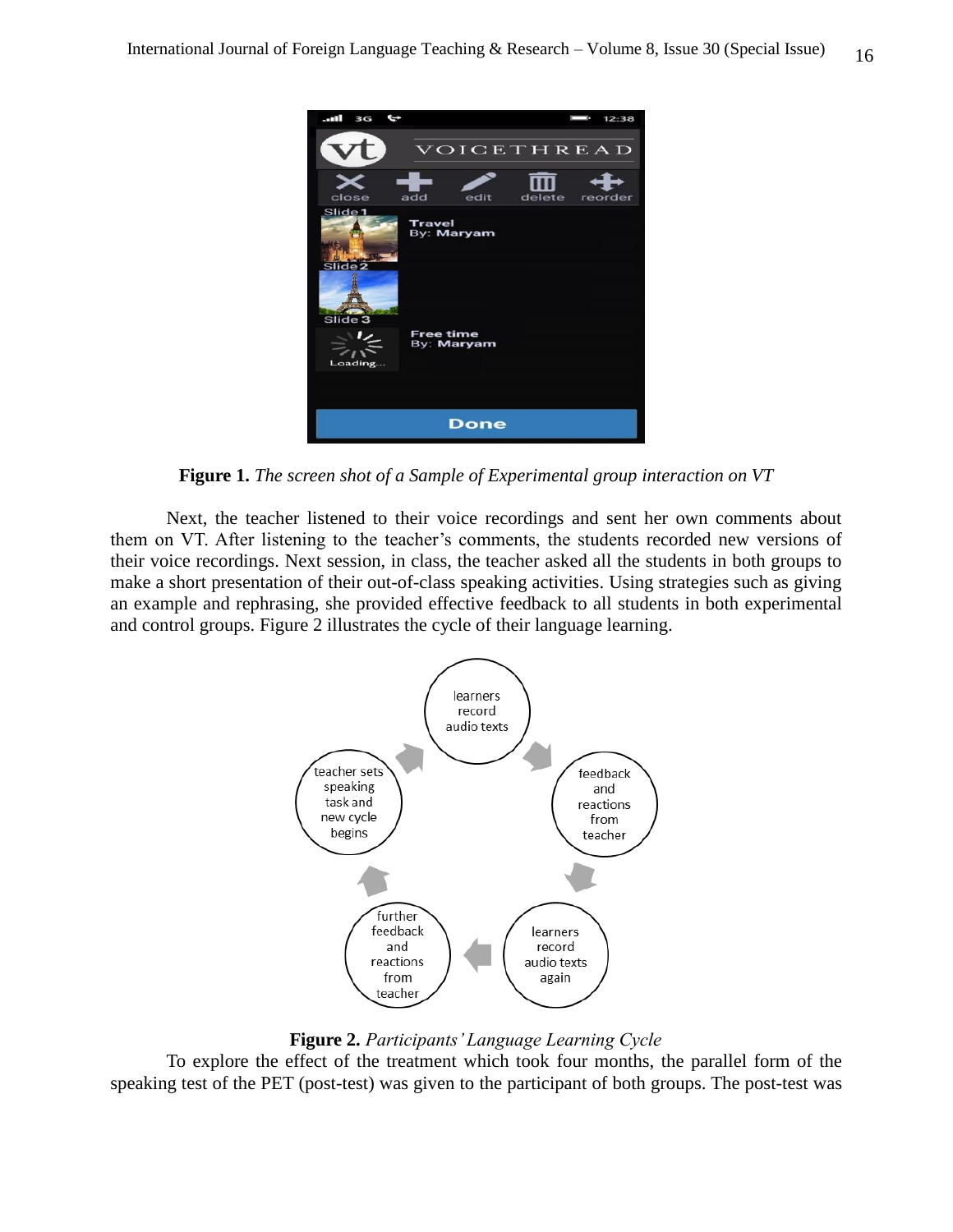conducted exactly the same as the pre-test. The topic for discussion, however, was summer vacation. Similarly, the teacher recorded all the participants' responses.

 Applying oral performance descriptors from the PET scale which was prepared by [Cambridge English Language Assessment,](https://en.wikipedia.org/wiki/Cambridge_English_Language_Assessment) the teacher herself scored the students' responses. The scale included four criteria: pronunciation, vocabulary, grammar, and discourse management. According to the criteria, the grading rubrics evaluated students from one (novice mastery) to five (advanced mastery). If, for example, a student was evaluated one on the discourse management descriptor, the score indicated that she made responses including frequent hesitation and short phrases. Offering a conversation chart, the PET scale helped the teacher to change the students' responses to the numerical scores revealing if they could succeed in achieving oral proficiency standards. The students' scores ranged from 4 to 20.

 Finally, to compare the experimental group participants' FLCA before and after the experience, the teacher asked them to fill out the FLCAS questionnaire consisting of 33 questions in the classroom. Necessary explanations and instructions were provided to avoid any ambiguity. The teacher asked the students to answer the questionnaire as honestly and as completely as possible. Then, the 5-Likert Scale was used to give the following numerical values to the items of the questionnaire: Strongly agree= 5, agree= 4, undecided= 3, disagree=2, and strongly disagree=1.

#### **Data Analysis Procedures**

 To find inter- rater reliability of the pre-test, the researcher asked an experienced and trained assessor to listen to the students' recorded responses and scored them as she did. Then, the Pearson correlation was calculated. Next, a *t*-test was run in order to figure out whether the students in both groups were at the same oral proficiency level before conducting the treatment. The researcher used a paired samples *t*-test to find out whether there was any significant difference in the participants'speaking scores in the pre- and post-tests.

The FLCAS questionnaire was given to the participants of the experimental group as preand post-course scales. According to their answers, the seven most producing FLCA situations were detected and the number of strongly agree, agree, undecided, disagree, and strongly disagree responses to these seven items was counted and presented in the form of percentages. To perform the statistical analysis, the researcher used the SPSS software version 24. Finally, all the research data were tabulated to simplify their implementation.

#### **Results**

Findings of the study before and after the treatment are presented and tabulated as follows:

## **Before the Treatment**

 The following table (Table 1) shows the data analysis of inter-rater correlation between the two examiners'scores prior to the treatment.

**Table 1.** *Pearson Correlation Between the Researcher and the Second Assessor's Scores* The Researcher Second

|                 |                            | THE RESOURCHE | <u>DUUU U</u> |
|-----------------|----------------------------|---------------|---------------|
| Assessor        |                            |               |               |
|                 | <b>Pearson Correlation</b> |               | $0.976**$     |
| Second Assessor | $Sig. (2-tailed)$          |               | 0.000         |
|                 | N                          | 60            | 60            |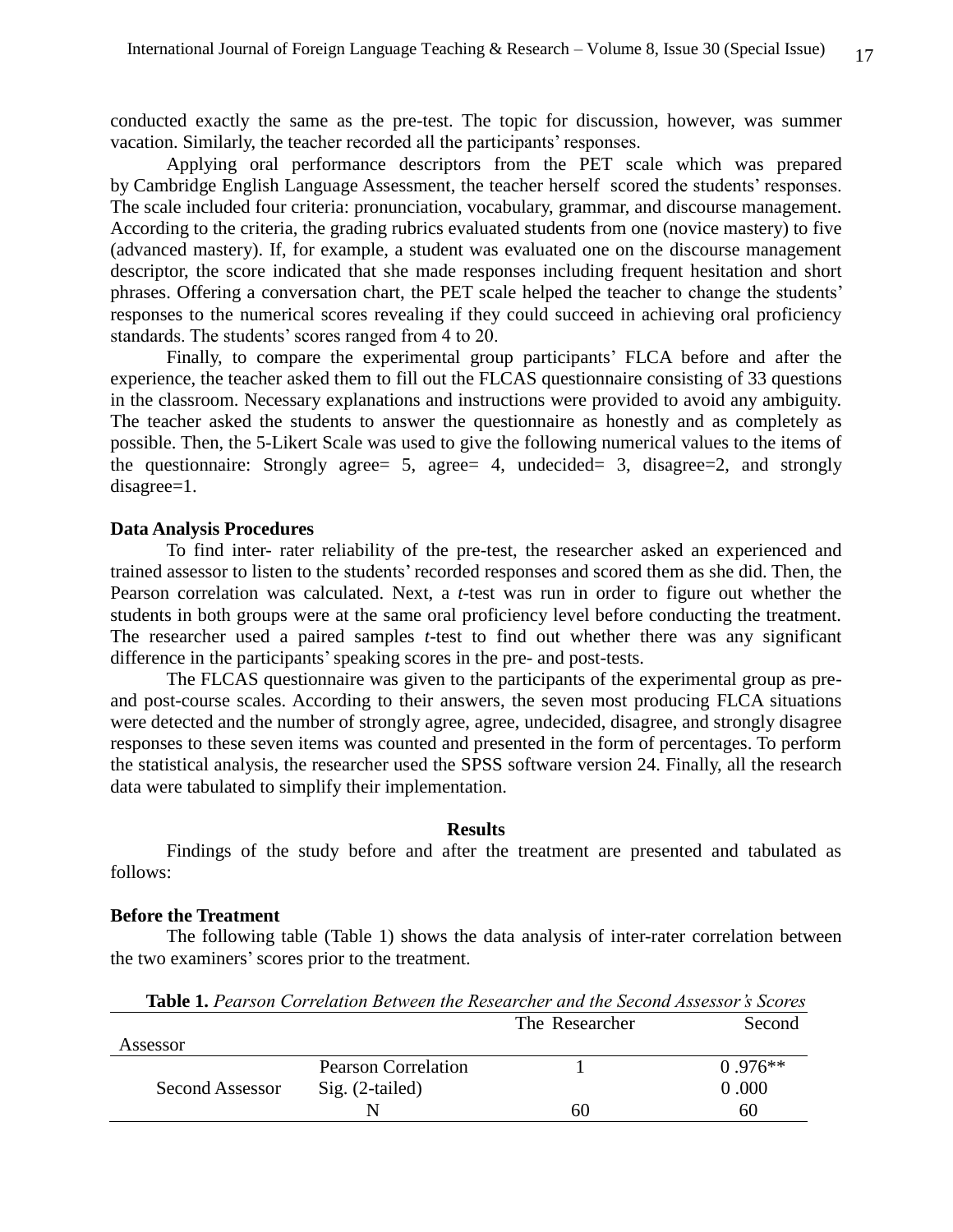|                | <b>Pearson Correlation</b> | $0.976**$ |    |
|----------------|----------------------------|-----------|----|
| The Researcher | $Sig. (2-tailed)$          |           |    |
|                |                            | 60        | 60 |

As shown in Table 1, the correlation between the two raters' scores is high ( $r= 0.97**$ ) indicating that the two assessors estimated the students' scores consistently. This result proves that there is a considerably high index of reliability. Then, the averages of the raters' scores were taken as the raw scores for future computations.

 Table 2 illustrates the *t*-test results for the participants' homogeneity in both groups prior to the treatment.

|                                      |                                   |      |                 | Sig.    |                    |                    | 95%<br>Std. |
|--------------------------------------|-----------------------------------|------|-----------------|---------|--------------------|--------------------|-------------|
|                                      | Confidence<br>difference          |      | $(2 -$          |         | Mean               | Error              | of the      |
|                                      | $\mathbf{F}$<br>Upper             | Sig. | df<br>t         | tailed) | <b>Differences</b> | <b>Differences</b> | Lower       |
| Equal<br>variances<br>Assumed        | $0.364$ $0.549$ $-0.921$<br>0.234 |      | 58              | 0.361   | $-0.200$           | 0.217              | $-0.634$    |
| Equal<br>variances<br>not<br>assumed | 0.234                             |      | $-0.921$ 57.994 | 0.361   | $-0.200$           | 0.217              | $-0.634$    |

**Table 2.** *t-test for the participants' homogeneity in speaking before the treatment*

As Table 2 indicates, there was no significant difference between two groups' speaking scores  $(0.36 > 0.05)$ . This result ensured that they were at the same oral proficiency level before the treatment, thus indicating the groups' homogeneity.

# **After the Treatment**

 The results of the investigation in relation to the two research questions stated above are delineated and discussed below one by one.

 This research question is asking whether the oral proficiency of the participants who used V T is statistically different from the oral proficiency of those who used traditional face-to-face instruction. A paired samples *t*-test was calculated to compare the students' scores in the pre- and post-tests and to inspect the impact of the experience on their oral proficiency. The results were illustrated in Table 3.

**Table 3.** *Paired Samples t-test to compare participants' performances in pre- and post-tests*

|      | 95% Confidence |  |
|------|----------------|--|
| Std. | Interval       |  |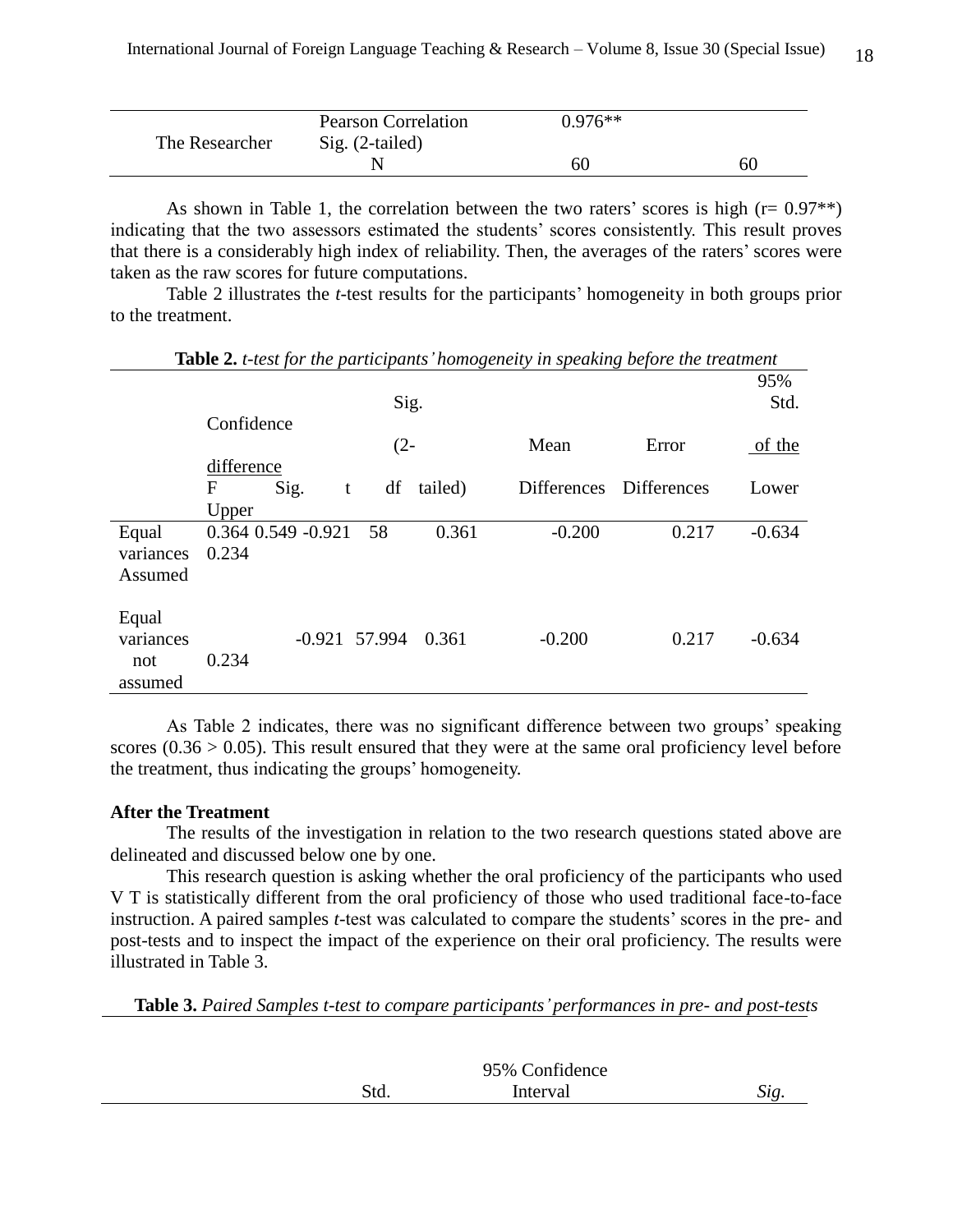|        |          | Std.      | Error | of the difference |          |           | (2- |
|--------|----------|-----------|-------|-------------------|----------|-----------|-----|
|        | Mean     | Deviation | Mean  | Lower             | Upper    | t         | df  |
|        | tailed)  |           |       |                   |          |           |     |
| Contro | $-0.666$ | 1.295     | 0.236 | $-1.150$          | $-0.182$ | $-2.819$  | 29  |
|        | 0.000    |           |       |                   |          |           |     |
| Group  |          |           |       |                   |          |           |     |
| Voice  |          |           |       |                   |          |           |     |
| thread | $-3.566$ | 1.304     | 0.238 | $-4.053$          | $-3.079$ | $-14.973$ | 29  |
| Group  | 0.000    |           |       |                   |          |           |     |

As Table 3 displays, the participants' speaking performances in the control group ( $M = -$ 0.66, SD= 1.29) was statistically different from the participants' speaking performances in the experimental group ( $M = -3.56$ ,  $SD = 0.23$ ). These statistics also show that both groups performed better in the post-test.

 This question asks if the anxiety levels of Iranian female EFL students using VT are statistically different from the anxiety levels of those studying English in a traditional environment. The FLCAS questionnaire was given to the participants of the experimental group as a pre-course scale and they were asked to choose if they disagreed or strongly disagreed (or agreed and strongly agreed) with 33 items in the questionnaire. According to the participants' answers, the seven most producing FLCA situations and the percentages of the students who had chosen them were illustrated in Table 4.

| $\%$ | <b>Situations</b>                                                                 |
|------|-----------------------------------------------------------------------------------|
| 83   | I tremble when I know that I am going to be called on in my English class.        |
| 81   | I keep thinking that the other students are better at English than I am.          |
| 79   | I am afraid that the other students will laugh at me when I speak English.        |
| 73   | I always feel that the other students speak English better than I do.             |
| 66   | English class moves so quickly that I worry about getting left behind.            |
| 58   | I can feel my heart pounding when I am going to be called on in my English class. |
| 51   | I get nervous and confused when I am speaking in my English class.                |

**Table 4.** *The seven most producing FLCA situations*

 The percentages displayed in Table 4 indicate that the participants in the experimental group showed high levels of FLCA. Further to this, these statistics proved that the most producing FLCA situation (83%) was when the students were asked to speak in English class. About half of the participants (51%) reported that they got too nervous and confused to speak in English class.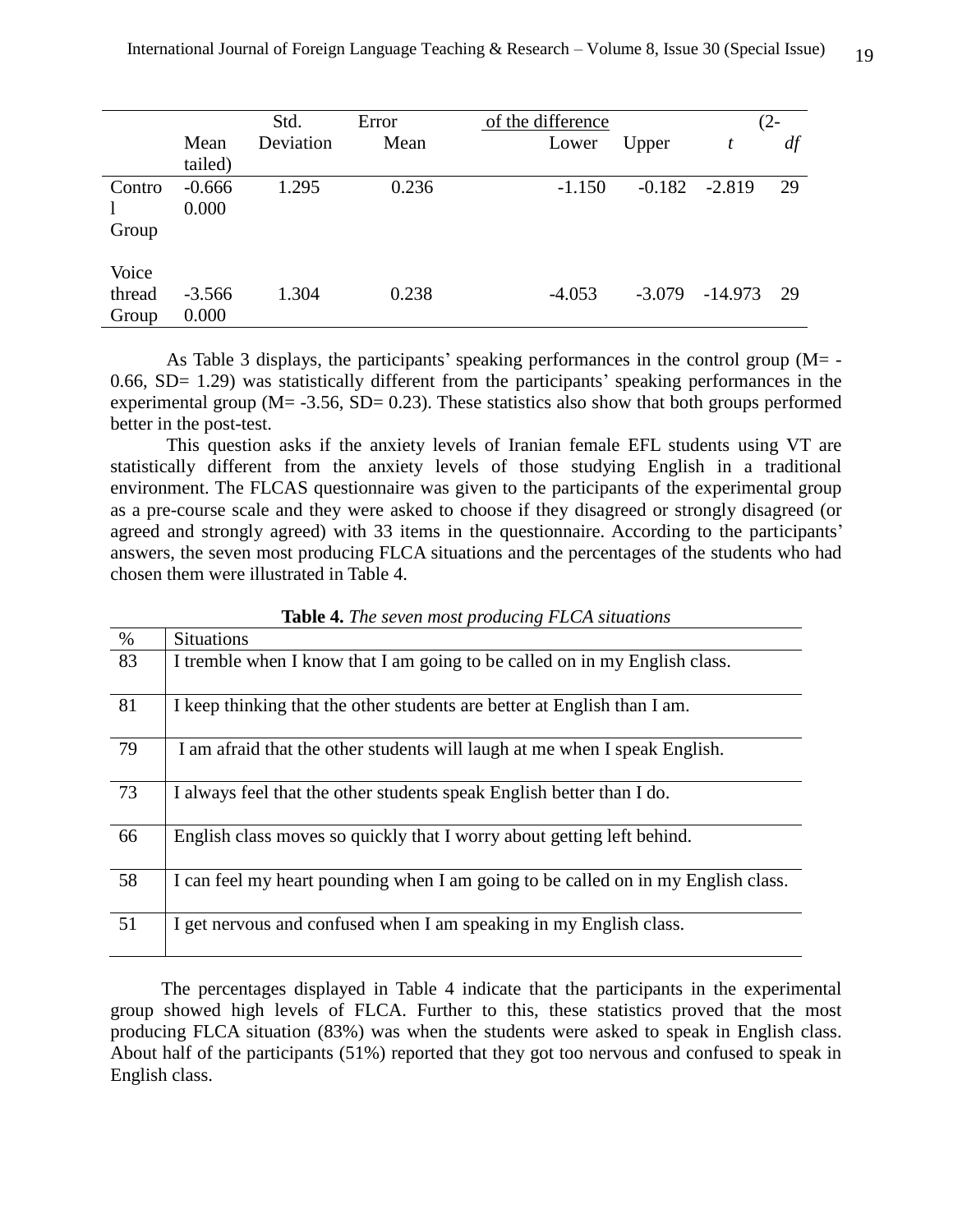Then, the participants' five response categories, i.e., strongly agree, agree, undecided, disagree, and strongly disagree, were put on an agreement-disagreement continuum. The 5-Likert Scale was used to give numerical values to their responses, the values were summed up, and the mean score was calculated ( $M = 2.92$ ; SD= 0.60). The mean of the anxiety of the group using VT which was 2.92 indicated that they were feeling anxiety in their classroom before the treatment. The next step was to compare the participants' FLCA before and after using VT, which was done through a paired sample *t*-test (Table 5).

**Table 5.** *Paired Sample t-test results for the comparison between students' FLCA levels before and after VT experience*

| $N_{\rm}$            | Mean |    | <b>Std. Deviation</b> | $-t$ | df     | Sig.  |    |       |
|----------------------|------|----|-----------------------|------|--------|-------|----|-------|
| Pre-course<br>Scale  |      | 30 | 91.051                |      | 18.387 | 2.342 | 29 | 0.025 |
| Post-course<br>Scale |      | 30 | 86.743                |      | 17.827 |       |    |       |

The results revealed that the participants' FLCA levels were significantly different before and after the treatment, and there was a reduction in the mean score after using VT (91.05 > 86.74).

#### **Discussion**

The available affordances in the classroom are very limited in EFL contexts such as Iran. Since there are not language laboratories in most language institutes in iran and authentic materials and native soeakers of English are hardly accessible, EFL students have to deal with many issues in acquiring speaking skill.

 Among these issues, FLCA seems the most serious one in Iranian EFL learning processes, especially when learners are asked to speak in front of their teachers and classmates (Fariadian et al., 2014). Their apprehension of making pronunciation mistakes and being laughed at can create FLCA.

 As Safari Moghaddam and Ghafournia (2019) stated, there is a negative correlation between students' performances in EFL classrooms and their levels of anxiety. In fact, anxiety is the most important factor which negatively affects foreign language learning (Safari Moghaddam & Ghafournia 2019). To verify Safari Moghadam and Ghafournia s (2019) contention, the oresent survey aimed to investigate the effect of using VT on alleviating EFL learners' speaking anxiety to check if it is effective in comparision to the use of the traditional way of teaching and practicing the practicing the participating students' oral skill.

 Results of this study supported the view that technology-based assisting tools such as VT in our case can be a solution to FLCA problem and they can help EFL teachers to provide much less-threatening environments by lowering the students' anxiety (Pufahl & Rhodes, 2011). In another word, the integration of VT into learning processes assisted the Iranian participants to improve their oral proficiency and to alleviate their anxiety levels. More discussion and elaboration of the two research questions are explained in more details.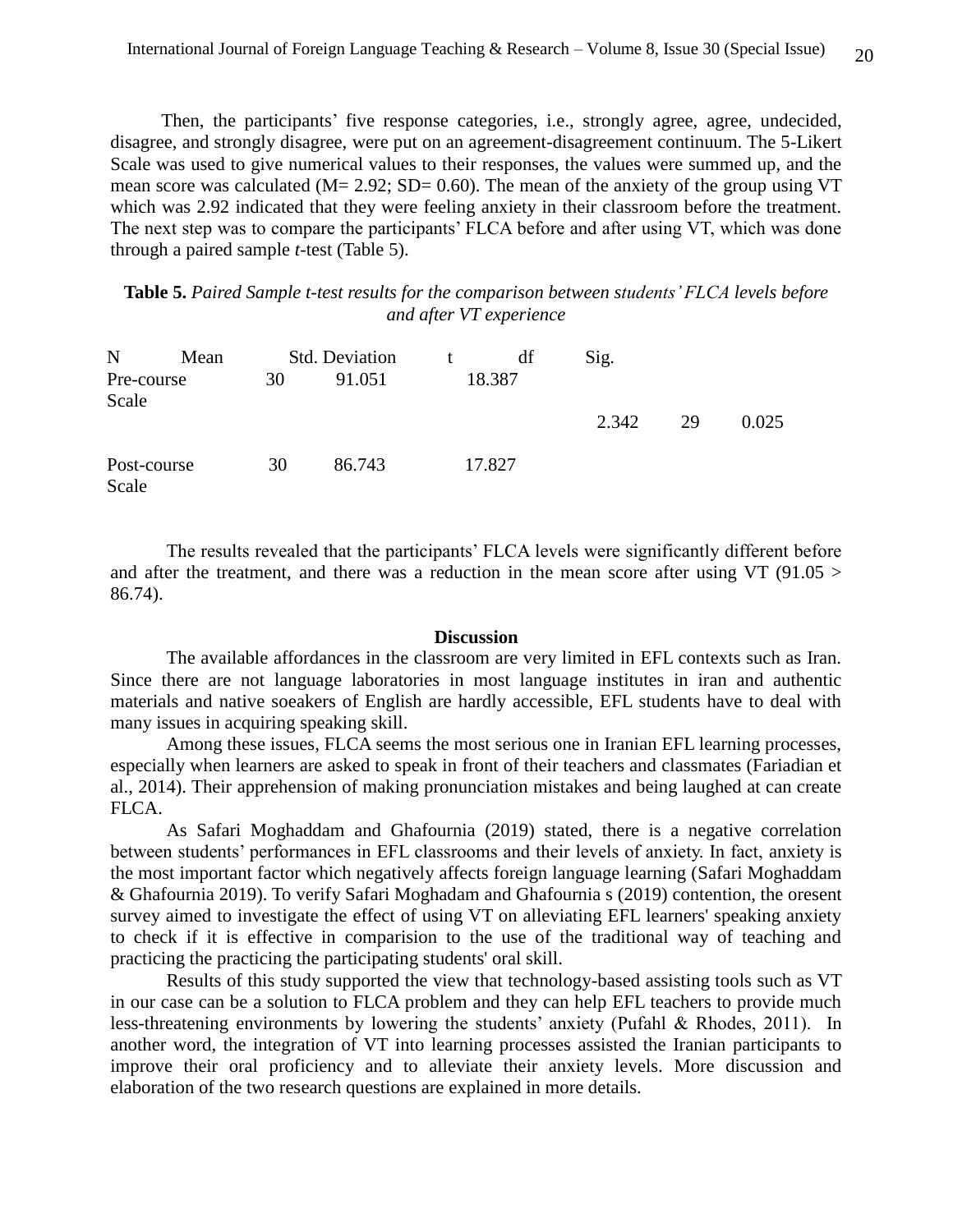With regard to the first research question, concerning the significant difference between the oral proficiency of the students who used VT and the oral proficiency of those who used traditional face-to-face instruction, the results showed that VT significantly improved students' oral proficiency because it engaged them in a number of interesting and interactive speaking activities. More indicatively, the differences between the control and experimental groups may be related to several reasons: First, using mobile phones in EFL learning was a novelty which may have persuaded the participants to use these devices more enthusiastically, the students, therefore, could have gained better achievements. Second, MALL program is based on individualization and learner autonomy which can improve language learning since students feel they are able to control all language learning processes by themselves (Alzubi, Singh, & Hazaea, 2019). Third, VT assisted the teacher to give immediate feedback to each individual student. Finally, since VT provided EFL learners with the opportunity to playback and modify their voice recordings before sharing them with their peers and teacher, it could positively affect their oral proficiency. In other words, in the VT environment, the students had access to the lessons which were available in both speech and text and they could refer to online learning materials and resources whenever they required them.

 The obtained results corroborated Dugartsyrenova and [Sardegna](https://www.cambridge.org/core/search?filters%5BauthorTerms%5D=Veronica%20G.%20Sardegna&eventCode=SE-AU) (2017) who found out that VT created a multisensory environment in which EFL learners could practice speaking activities such as watching video clips, listening to audio clips, and sharing voice recordings. They argued that EFL learning is more enduring in these contexts. Interestingly, findings of this study, regarding the positive effect of the VT tool on lowering learners' anxiety, were in line with the results of Delmas' (2017) study in which he explored how this application assisted learners to feel less shy of making mistakes, more motivated to learn, and consequently more successful in language learning. Besides, VT assisted them to improve their oral proficiency and feel a sense of community in the VT environment.

But, the findings are not in agreement with the research carried out by Ebadi ans Asakereh (2018) on Iranian EFL students. They arqued although the experimental group enjoyed the VT experience, they reported the application was not useful enough to satisfy their needs. The researchers concluded the VT environment by itself may not bring about effective language learning unless students' attitudes towards their learning experience are rigorously investigated.

 Concerning the second research question, i.e., the impact of using VT on relieving learners' anxiety, the results indicated that integrating VT as an educational aid reduced the participants' FLCA which mostly originated from productive skills, particularly speaking skill (Dewaele & MacIntyre, 2014).

 Theoretically speaking, the findings of this study showed alignment with the affective filter hypothesis (Krashen, 1982). The privacy of learners' accounts made them feel less FLCA endorsing Krashen's (1982) view about the competitive natures of the learners' private environments. Abu-Rabia (2004) came to this conclusion and stated that EFL learners who experience FLCA feel too worried and insecure to engage in EFL learning processes.

 Some of the students participating in this survey figured out that VT helped them to feel less anxious because they felt they were not being watched or assessed while they were recording their voice messages on this application. The results were supported by Krashen (1982) who stated that the learners who are assigned to speak in front of their teachers and classmates become very anxious because they compare themselves with their classmates and they think they are less proficient.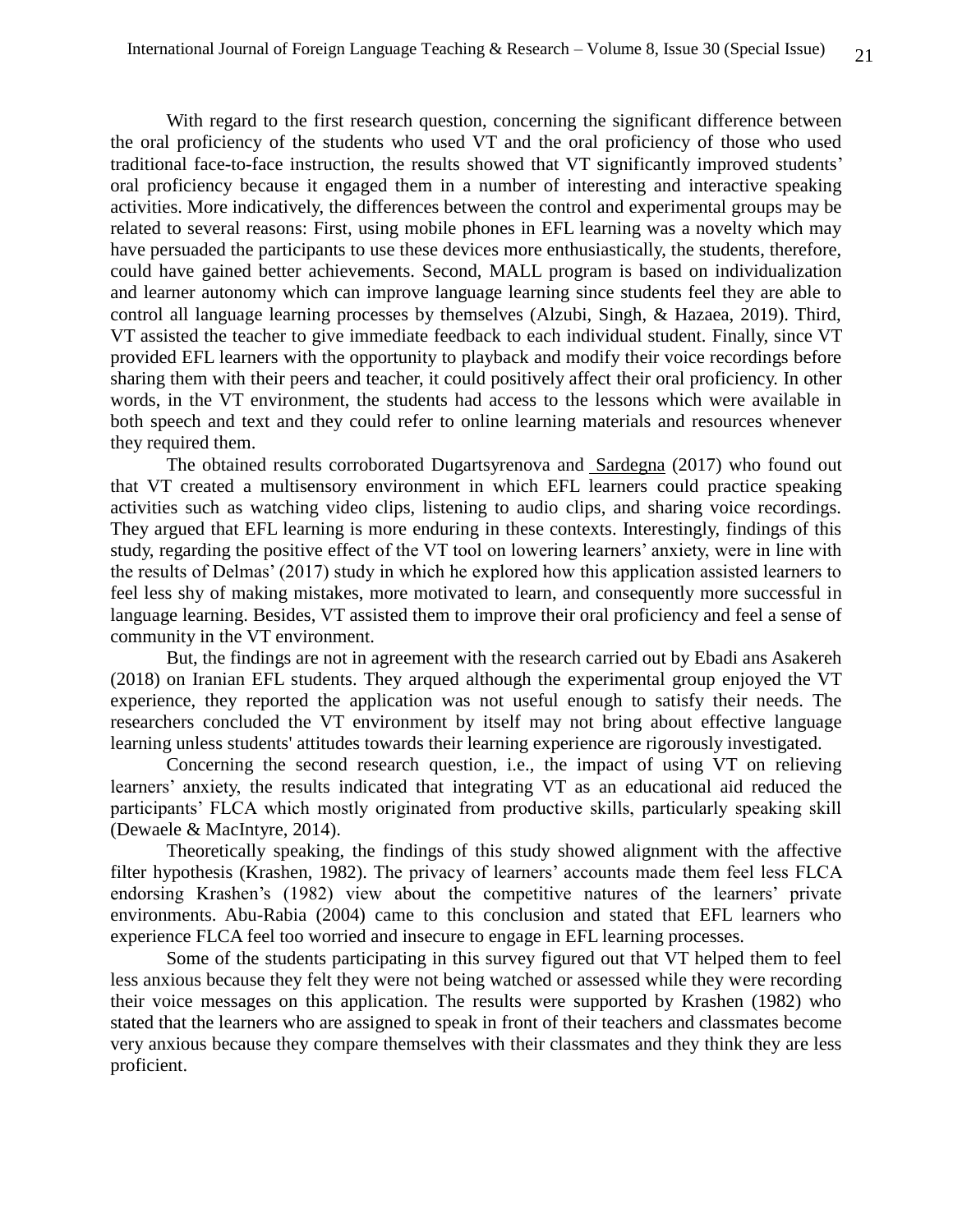In contrast, they might seek out more intake when they feel comfortable and secure. For example, some of the participants of this research found out that practicing speaking on VT made them forget about their insecurities and inhibitions and speak freely.

 In some cases, due to many grammatical mistakes, the participants' voice messages were not intelligible. However, there was some evidence of self-correction in their following messages, indicating that utilizing VT helped the instructor to create a corroborative learning environment in which the learners carried out the activities stimulating autonomous language learning.

 The research findings were also consistent with the results of Poza's (2005) study showing that mobile technology assisted the students to reduce their anxiety levels towards speaking skill and feel more confident.

#### **Conclusion**

 As a learning context influences how well EFL students pursue their education, its structuring is very important for both instructors and learners. A highly effective learning environment creates a positive educational atmosphere in which students are intellectually and emotionally active and they will appreciate the process of language learning.

 Since authentic materials and native speakers of English are hardly accessible in EFL contexts such as Iran, language learners encounter many challenges while acquiring speaking. As Bahrani (2011) stated, the primary objective of EFL teaching is to provide students with the space and time they require to practice speaking English comfortably. Thus, this study was designed to investigate the impact of using VT on improving Iranian learners' oral proficiency and lowering their anxiety levels. Accordingly, results indicated that VT provided the learners with a more relaxed atmosphere and gave them the necessary space and time to practice speaking effectively, which lowered their apprehension and enhanced their confidence. The participants also reported that they felt more validated while they were practicing speaking on VT. More specifically, it assisted students to improve their oral proficiency and alleviate their foreign language speaking anxiety in the Iranian context.

 The study findings gave experimental evidence and useful information on the significance of incorporating mobile-assisted language learning (MALL) in EFL teaching/learning, which seems essential, particularly in the contexts where language class size perpetually increases (Pufahl & Rhodes, 2011). The results also contributed to the best utilization of ICTs to enhance students' learning quality. Thus, both English institute authorities and their teachers are strongly recommended to be acquainted with new advances in technology.

As Dashtestani (2016) reported, Iranian EFL instructors and language institutes keep students from using mobile phones in educational contexts. The findings of the currnt study provide EFL teachers and institutes with more information about integrating tech tools, on general, and mobile applications, in particular, to develop students' learning quality. taking into consideration the findings od oue experimental research, we suggest that teachers encourage students to utilize these tools to enhance their oral proficiency by telling them how today's tech tools can be used effectively and how the technology helps them to share knowledge with people around the world.

In sonsideration od the results, we recommend materials developers to integrate educational mobile aoolications in the courses of English apeaking and introduce effective applications at the end of each unit.likewise, we suggest that course designers plan for incorporating ICTs including mobile applications in speaking courses and add online follow-up activities to learners' textbooks in order to give them enough time to carry out the activities promoting their speaking skills. Besides, results assist syllabus designers to entail viable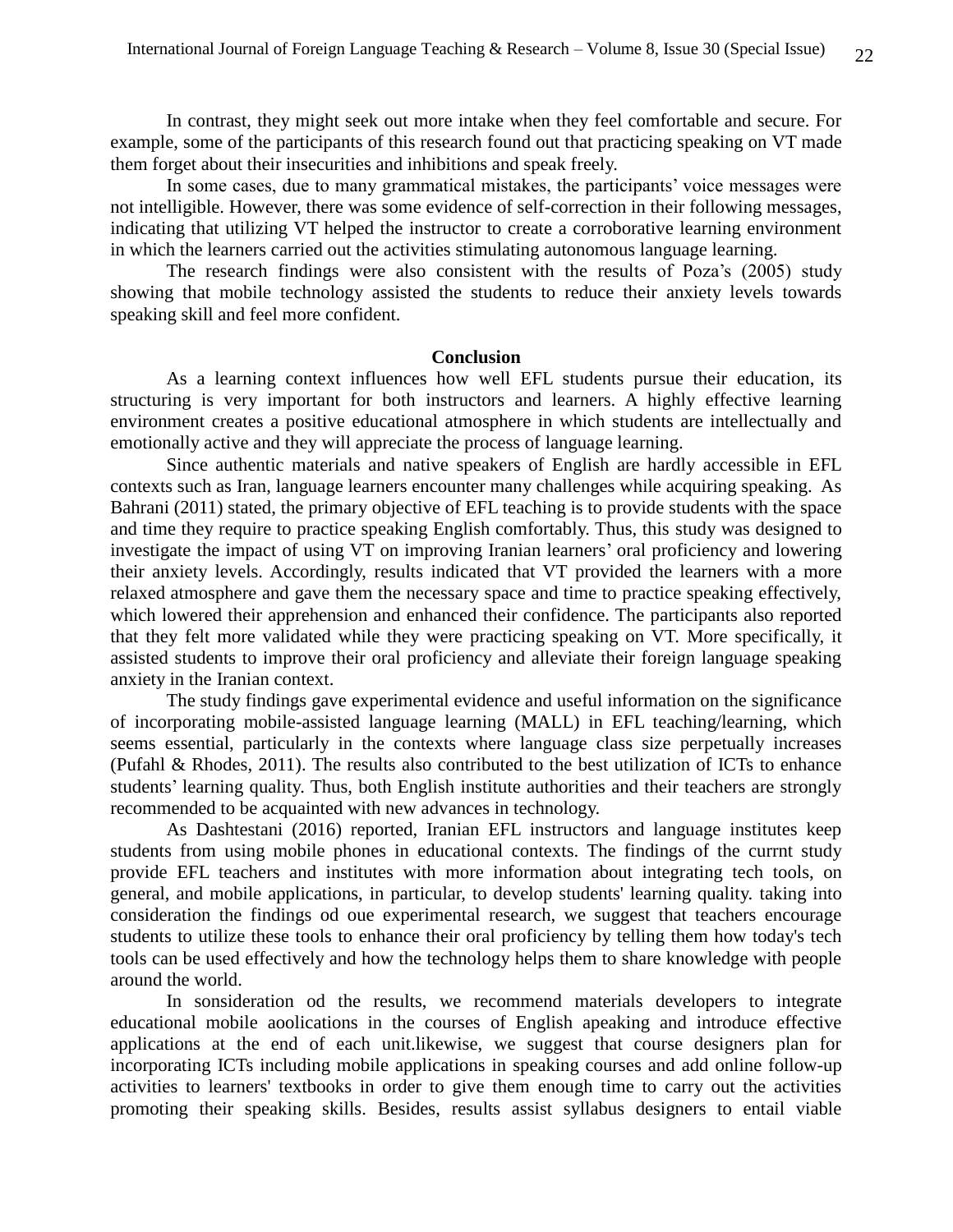recommendations for reaching students' autonomy by accomplishing tasks which are designed to provide greater choices for students about their learning.

Nonetheless, these implications and findings should be generalized and interpreted more cautiously because of many research limitations. First, in this study, there is no information about students cognitive style. As reported by Shahsavar and Tan (2011), EFL students' satisfaction with their cognitive style is significant in their language learning . therefore, it is recommended that more studies be conducet in this field. Second , as Djiwandono (2019) concluded, slow internet download speed significantly affedted the participants motivation for practicing speaking in the VT environment. Finally, Razak, Yassin, and Maasum (2017) figured out thet female learners feel more foreign language anxiety than male ones, therefore, it would be more intriguing to conduct the same study and explore the impact of gender differences on EFL students' anxiety levels and their achievements.

### **References**

Abu-Rabia, S. (2004). Teachers' role, learners' gender differences, and FL anxiety among seventh-grade students studying English as a FL. *Educational Psychology, 24*, 711- 721.

Alzubi, A. A. F., Singh, M. K. M., & Hazaea, A. N. (2019). Investigating reading learning strategies through smartphones on Saudi learners' psychological autonomy in reading context. *International Journal of Instruction*, *12*(2), 99-114.<https://doi.org/10.29333/iji.2019.1227a>

Apsorn, A., Sisan, B., & Tungkunanan, P. (2019). Information and communication technology leadership of school administrators in Thailand. *International Journal of Instruction, 12*(2), 639-650. https://doi.org/10.29333/iji.2019.12240a

Bahrani, T. (2011). The implications of the monitor theory for foreign language teaching. *Asia Social Science, 7*, 281-284. DOI[:10.5539/ass.v7n10p281](https://doi.org/10.5539/ass.v7n10p281)

Dashtestani, R. (2016). Moving bravely towards mobile learning: Iranian students' use of mobile devices for learning English as a foreign language. *Computer Assisted Language Learning, 29* (4), 815-832. <http://dx.doi.org/10.1080/09588221.2015.1069360>

Delmas, P. M. (2017). Using Voice Thread to create community in online learning. *Tech Trends: Linking Research and Practice to Improve Learning, 61* (6), 595-602 DOI: [10.1007/s11528-017-0195-z](http://dx.doi.org/10.1007/s11528-017-0195-z)

Dewaele, J., & Maclntyre, P. D. (2014). The two faces of Janus? Anxiety and enjoyment in the foreign language classroom. *Studies in Second Language Learning and teaching, 4*(2), 237- 274. DOI: 10.14746/ssllt.2014.4.2.5

Djiwandono, P. (2019). Scaffolding moves by learners in online interactions. *International Journal of Foreign Language Teaching and Research, 7*(27), 29-39.

Dornyei. Z. (2007). *Research methods in applied linguistics*. Oxford: Oxford University Press.

Dugarstyrenova, V., & Sardegna, V. (2017). Developing oral proficiency with Voice Thread:Learners' strategic uses and views. *ReCALL, 29*(1), 59-79. DOI:10.1017/S0958344016000161

Ebadi, S., & Asakereh, A. (2018). Using Voice Thread to enhance speaking accuracy: A case study of Iranian EFL learners. *I-manager's Journal of English Language Teaching, 8*(3), 29- 42. DOI:10.26634/jelt.8.3.13998

Fariadian, E., Azizifar, A., & Gowhary, H. (2014). The effect of anxiety on Iranian EFL learners' speaking skill. *International Research Journal of Applied and Basic Sciences, 8*(10), 1747-1754. https://www.irjabs.com